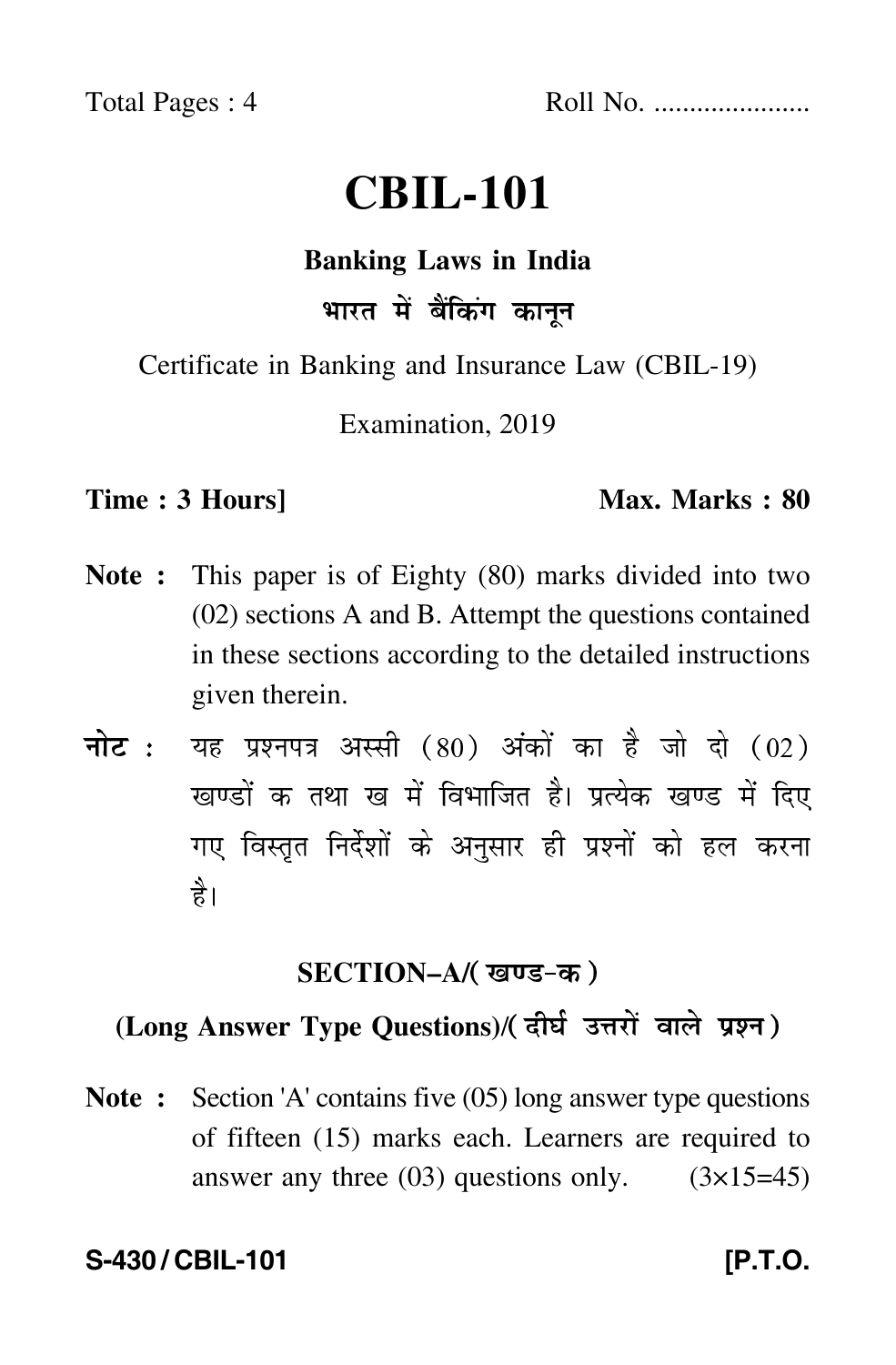- <mark>नोट</mark> : खण्ड 'क' में पाँच (05) दीर्घ उत्तरों वाले प्रश्न दिये गये हैं, प्रत्येक प्रश्न के लिए पन्द्रह (15) अंक निर्धारित हैं। शिक्षार्थियों को इनमें से केवल तीन (03) प्रश्नों के उत्तर देने हैं।
- **1.** Discuss the origin and evolution of Banking institutions in India.

भारत में बैंकिंग संस्थानों की उत्पत्ति एवं विकास का वर्णन करें। --

- **2.** Explain the functions of the Reserve Bank of India. भारतीय रिजर्व बैंक के कार्यों की व्याख्या करें। -
- **3.** What are the salient features of Banking Regulation Act, 1949 ? बैंकिंग विनियमन अधिनियम, 1949 की मुख्य विशेषताएँ क्या हैं?
- **4.** Analyse the penal provisions under Negotiable Instrument Act, 1881.

परक्राम्य लिखत अधिनियम 1881 के तहत दंडात्मक प्रावधानों का विश्लेषण करें।

**5.** Explain the objects and features of, the SARFAESI Act, 2002.

 $\operatorname{SARFAESI}$  अधिनियम, 2002 के उद्देश्य एवं विशेषताओं का व्याख्यान करे<mark>ं</mark>।

**S-430 / CBIL-101 [ 2 ]**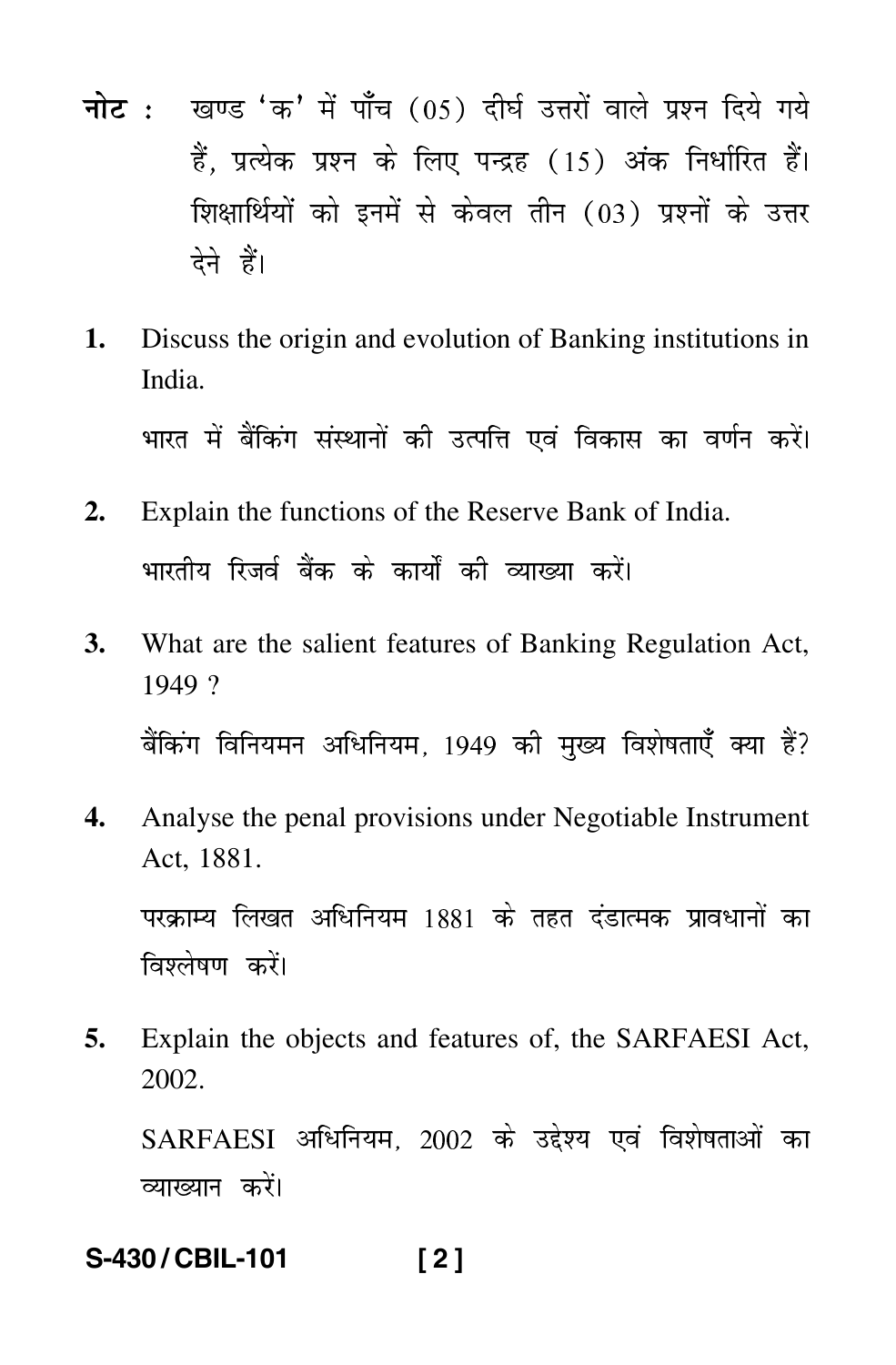### SECTION–B/( खण्ड-ख )

### (Short Answer Type Questions)/(लघु उत्तरों वाले प्रश्न)

**Note :** Section 'B' contains eight (08) short answer type questions of seven (07) marks each. Learners are required to answer any five (05) questions only.

 $(5 \times 7 = 35)$ 

- <mark>नोट</mark> : खण्ड 'ख' में आठ (08) लघु उत्तरों वाले प्रश्न दिये गये हैं, प्रत्येक प्रश्न के लिए सात (07) अंक निर्धारित हैं। शिक्षार्थियों को इनमें से केवल पाँच (05) प्रश्नों के उत्तर देने हैं।
- **1.** What do you mean by development banks ? What are the types of development banks ? Also discuss their functions. विकास बैंक से आप क्या समझते हैं? विकास बैंक के क्या प्रकार हैं? इनके कार्यों का भी वर्णन कीजिए।
- **2.** Write a note on the common types of Negotiable Instruments.

परक्राम्य लिखत के सामान्य प्रकारों पर एक लेख लिखिए।

**3.** Briefly discuss the modus operandi of Debt Recovery Tribunal.

ऋण वसूली अधिकरण के कार्य करने के तरीके का संक्षिप्त वर्णन कीजिए।

#### **S-430 / CBIL-101 [ 3 ] [P.T.O.**